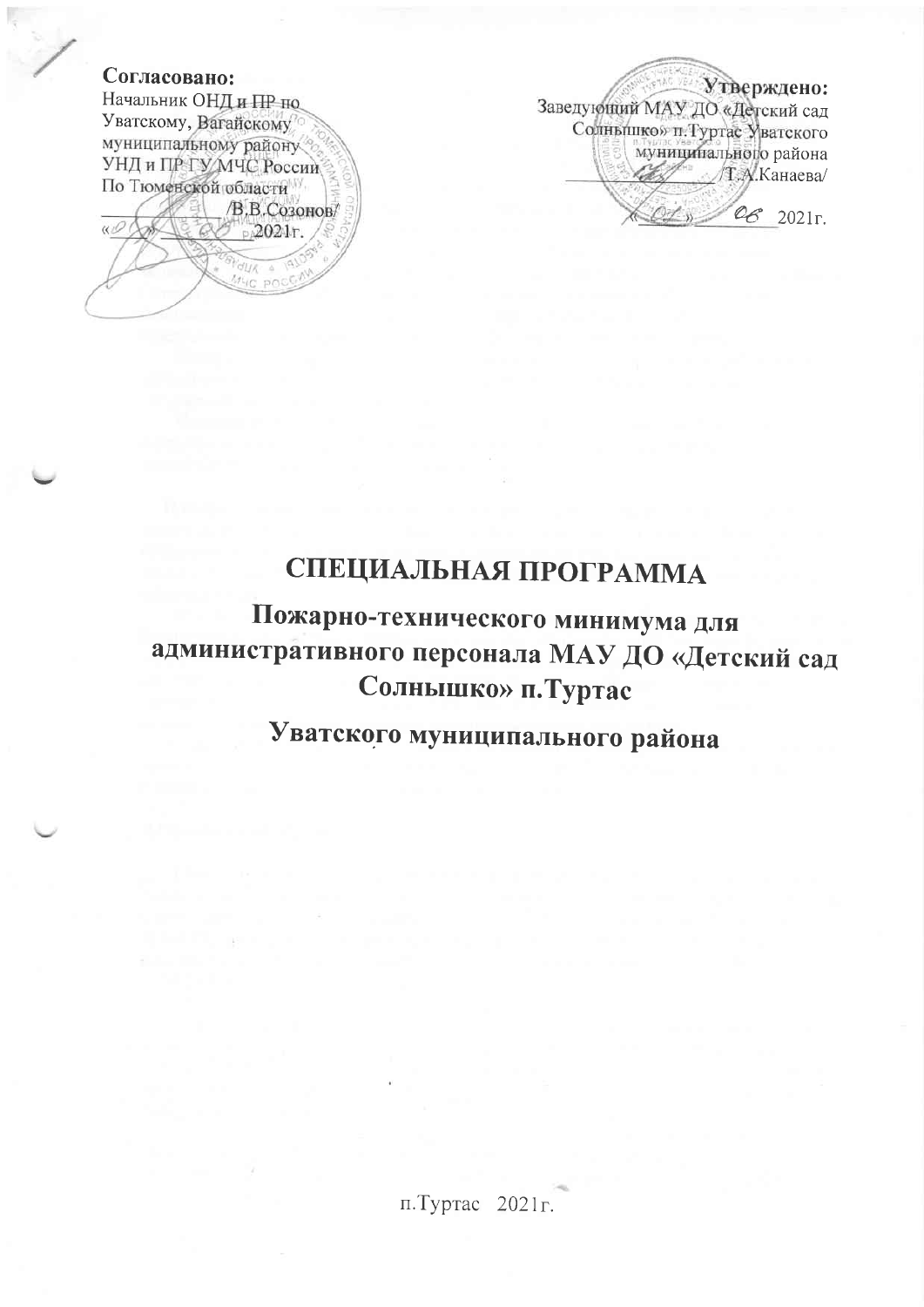#### 1.Общие положения.

Программа обучения сотрудников администрации Муниципального автономного учреждения дошкольного образования «Детский сад Солнышко Уватского муниципального района» Тюменской области (далее МАУ ДО), мерам пожарной безопасности (далее - программа) является одним из элементов единой системы подготовки населения в области защиты от чрезвычайных ситуаций.

Программа определяет основы организации и порядок обязательного обучения сотрудников мерам пожарной безопасности, подготовки их к умелым действиям при загорании, пожаре, при проведении эвакуации и оказания первой помощи пострадавшим. Ответственность за организацию и своевременность обучения в области пожарной безопасности и проверку знаний правил пожарной безопасности работников несет заведующий, заместитель заведующей по АХЧ дошкольного учреждения.

Контроль за организацией обучения мерам пожарной безопасности работников детского сада осуществляют заведующий дошкольным учреждением, органы государственного пожарного надзора.

Основными видами обучения работников ДОУ мерам пожарной безопасности являются противопожарный инструктаж и изучение минимума пожарно-технических знаний (далее пожарно-технический минимум).

Пожарно-технический минимум имеет своей целью повысить общие технические знания сотрудников МАУ ДО, ознакомить их с правилами пожарной безопасности. вытекающими из особенностей работы в дошкольном учреждении в дневное время, а также для более детального обучения работающих способам использования имеющихся средств пожаротушения.

Руководители, специалисты и работники организации, ответственные за пожарную безопасность, обучаются пожарно-техническому минимуму в объёме знаний, требований нормативных правовых актов, регламентирующих пожарную безопасность, в части противопожарного режима, пожарной опасности технологического процесса и производства, позволяющих выработать практические навыки по предупреждению пожара, спасению жизни, здоровья людей и имущества при пожаре.

В программе изложены организация и методика обучения работников детского сада, тематика, содержание занятий и расчет часов, а также требования к уровню знаний, умений и навыков сотрудников, прошедших обучение.

#### 2. Организация обучения.

1. Обучение сотрудников администрации Муниципального автономного учреждения дошкольного образования в области пожарной безопасности организуется в соответствии с требованиями федеральных законов «О пожарной безопасности» от 21 декабря 1994 г. № 69-ФЗ с изменениями и дополнениями; Правилами противопожарного режима в Российской Федерации утверждёнными постановлением Правительства РФ от 16.09.2020г, №1479.

2. Рабочая программа определяет базовое содержание подготовки сотрудников в области пожарной безопасности и рассчитана на 8 часов. Знания, умения и навыки, полученные при освоении Программы, совершенствуются в ходе участия работников в практических комплексных учениях и тренировках. Обучение сотрудников проводится с периодичностью 1 раз в 3 года.

3. Обучение по программе пожарно-технического минимума непосредственно в организации проводятся руководителем или лицом, назначенным приказом (распоряжением) руководителя, ответственным за пожарную безопасность, имеющим соответствующую подготовку.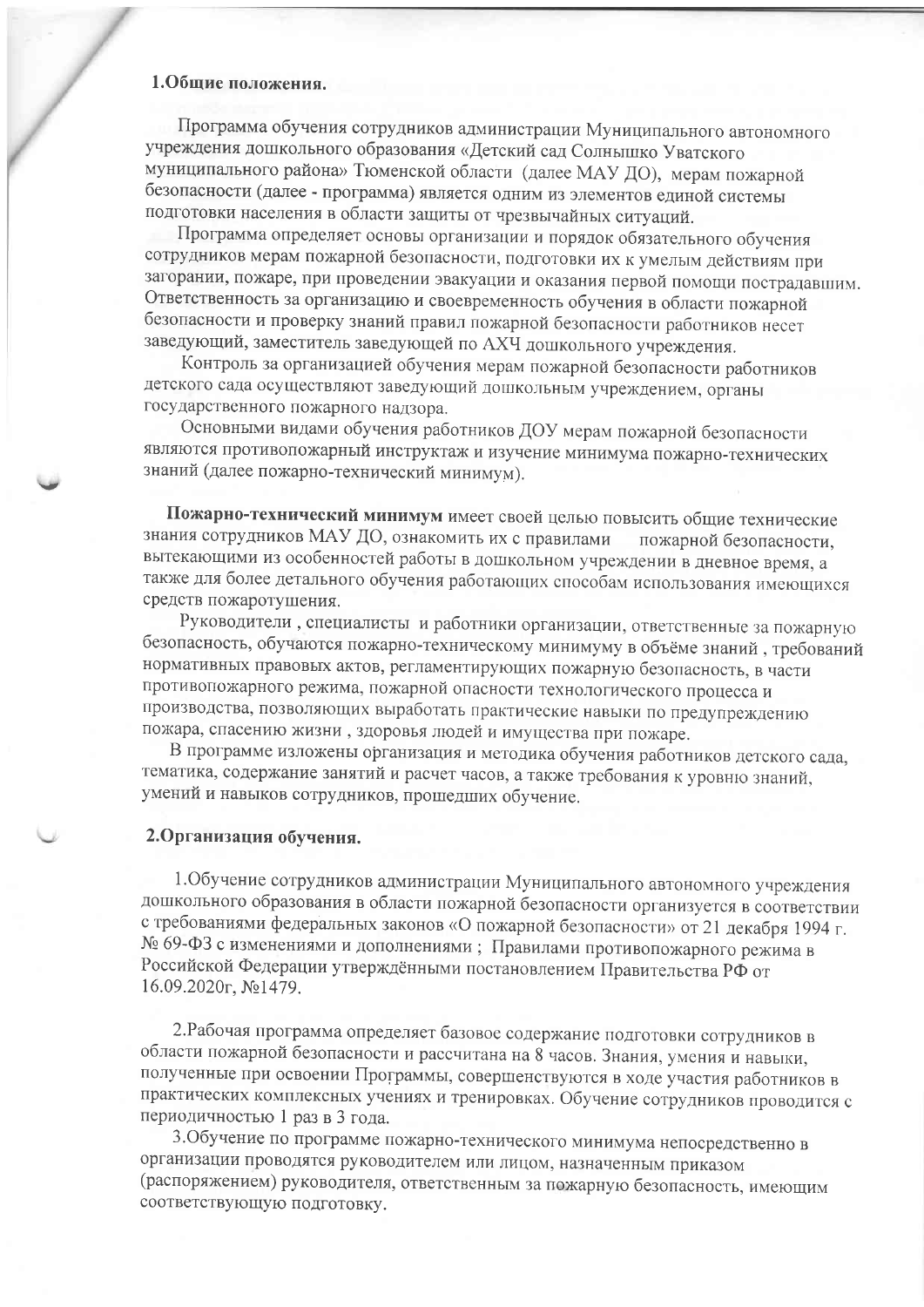4. Занятия с данной категорией сотрудников могут проводиться как индивидуально, так и небольшими группами. Состав группы 3-4 человека. Для проведения практических занятий решением руководителя занятия, разрешается учебную группу делить на две или несколько групп. Занятия проводятся ответственным лицом, назначенным руководителем детского сада.

5. Занятия по темам проводятся посредством чтения лекций, с применением( демонстрацией) на практике полученных знаний. Они должны прививать навыки действий работников при загораниях, пожарах, по сигналам оповещения в различных условиях обстановки в ночное время.

6. В ходе занятий постоянное внимание должно уделяться психологической подготовке обучаемых, выработке у них уверенности в надежности и эффективности мероприятий, в умении применять на практике полученные знания, в готовности выполнять свои обязанности в сложной обстановке.

# 3. В результате обучения Административного персонала, сотрудники должны знать:

а). Основные требования руководящих документов по вопросам пожарной безопасности;

б). Основные права и обязанности организации, как элемента системы обеспечения пожарной безопасности;

в). Основные организационные документы, принятые и разработанные на предприятии; организационные основы обеспечения пожарной безопасности в учреждении: анализ пожарной безопасности учреждения, разработка приказов, инструкций и положений, устанавливающих должный противопожарный режим на объекте, обучение работающих принятым в учреждении мерам пожарной безопасности;

г). Мероприятия, направленные на предотвращение пожара в учреждении и на территории;

д). Основные средства и способы защиты при возгораниях и пожаре, а также свои обязанности и правила поведения при их возникновении; порядок действий в случае возникновения пожара; порядок обеспечения противопожарной защиты учреждения;

е). Порядок расследования, оформления и учета случаев пожаров, пострадавших и погибших на пожарах, определения материального ущерба от пожаров в учреждении; ж). Ответственность за нарушение требований пожарной безопасности. Основные требования пожарной безопасности на рабочем месте;

#### уметь:

√ практически выполнять основные мероприятия защиты в случае пожара как в ночное, так и в дневное время, применять знания и правила при эвакуации имущества и материальных ценностей;

четко действовать по сигналам оповещения; пользоваться средствами индивидуальной защиты;

√ пользоваться первичными средствами пожаротушения;

оказывать первую медицинскую помощь в неотложных ситуациях, использовать и применять на практике полученные знания;

4. Проверка знаний правил пожарной безопасности после прохождения обучения пожарно-технического минимума.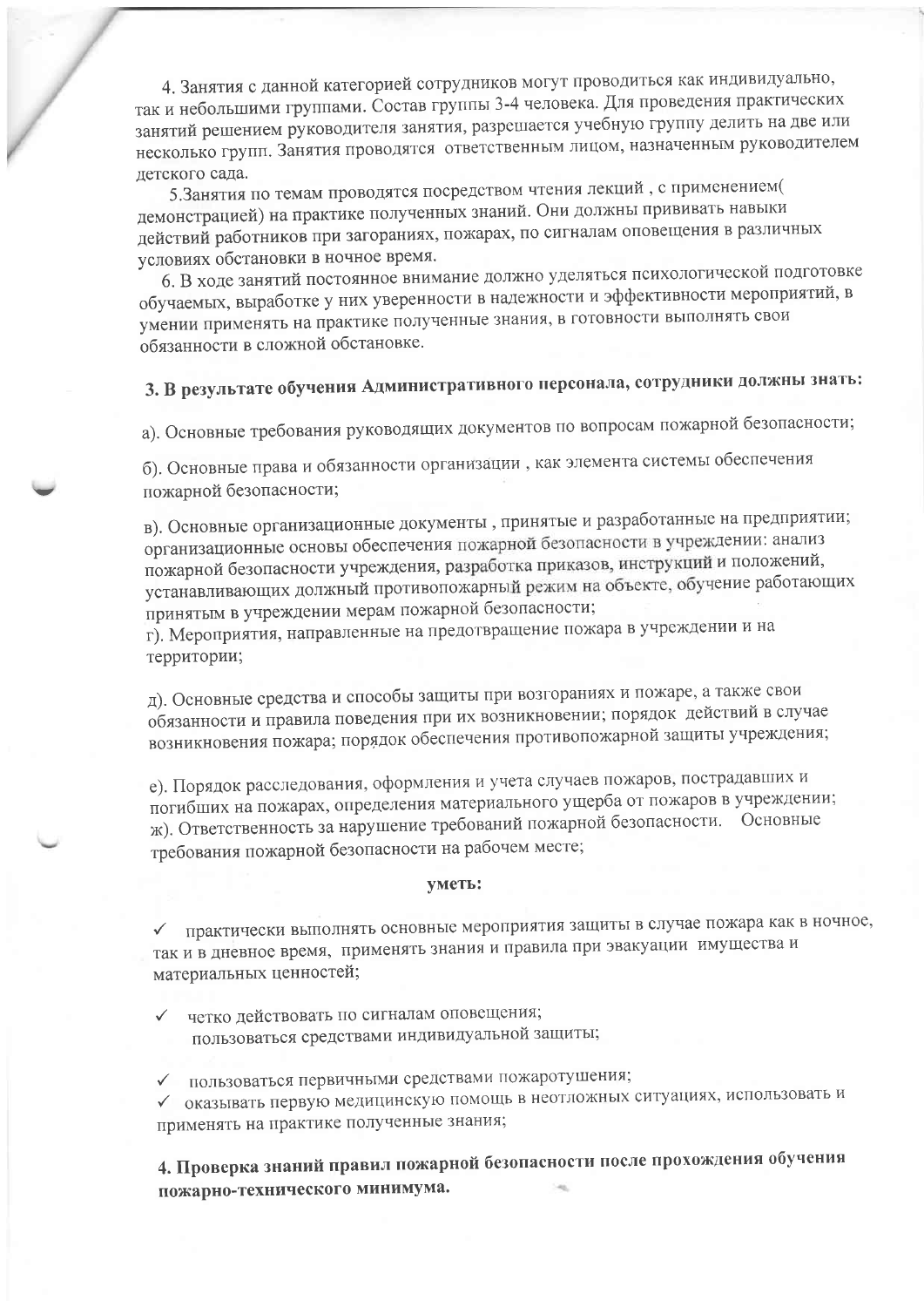1. Проверка знаний требований пожарной безопасности сотрудников в МАУ ДО «Детский сад Солнышко» п. Туртас, осуществляется по окончании обучения ПТМ без отрыва от производства, проводится квалификационной комиссией, назначенной приказом руководителя учреждения. Комиссия состоит не менее чем из трёх человек, прошедших обучение и проверку знаний требований пожарной безопасности в установленном порядке.

2. Комиссии по проверке знаний ПТМ состоит из председателя, заместителя(заместителей)председателя и членов комиссии, секретаря.

3. Работники, проходящие проверку знаний, должны быть заранее ознакомлены с программой и графиком проверки знаний.

4. Проверка знаний проводится в виде итогового тестирования.

5. Перечень контрольных вопросов (тестов) разрабатывается руководителем Дошкольного учреждения или работником, ответственным за пожарную безопасность.

6. Контроль за своевременным проведением проверки знаний требований пожарной безопасности работников осуществляется руководителем учреждения.

| N    | Наименования тем                                                                                                                                                                                                              | Часы |
|------|-------------------------------------------------------------------------------------------------------------------------------------------------------------------------------------------------------------------------------|------|
| темы |                                                                                                                                                                                                                               |      |
| 1.   | Основные нормативные документы, регламентирующие требования<br>пожарной безопасности в учреждении. Основные локальные акты.                                                                                                   |      |
| 2.   | Организационные мероприятия по обеспечению пожарной безопасности в<br>зданиях и помещениях с массовым пребыванием людей.                                                                                                      |      |
| 3.   | Меры пожарной безопасности в зданиях и помещениях с массовым<br>пребыванием людей. Действия сотрудников администрации при эвакуации.<br>Расследование пожаров, основные причины возгорания в помещениях.                      |      |
| 4.   | Автоматические средства обнаружения, извещения и тушения<br>пожаров, первичные средства тушения пожаров, применение СИЗ, действия<br>при возникновении пожара, вызов пожарной охраны. Оказание первой<br>помощи пострадавшим. | 1,5  |
| 5.   | Ответственность за нарушение правил пожарной безопасности (ст.38 ФЗ<br>№69 «О пожарной безопасности», ст.168,219,261 УК РФ, ст.20.4. КоАП РФ)                                                                                 | 0.5  |
| 6.   | Практическое занятие                                                                                                                                                                                                          |      |
|      | Зачет                                                                                                                                                                                                                         |      |
|      | $M_{\text{TOTO}}$                                                                                                                                                                                                             |      |

### 5 Tematuusekuu uusu vuokuuv aangavit

#### Тема 1.

Основные нормативные документы, регламентирующие требования пожарной безопасности:

Федеральный закон от 21 декабря 1994 г. N 69-ФЗ "О пожарной безопасности"; Правила противопожарного режима в Российской Федерации утверждённые постановлением Правительства РФ от 16.09.2020г, №1479.

Инструкции по пожарной безопасности. Локальные акты. Система обеспечения пожарной безопасности.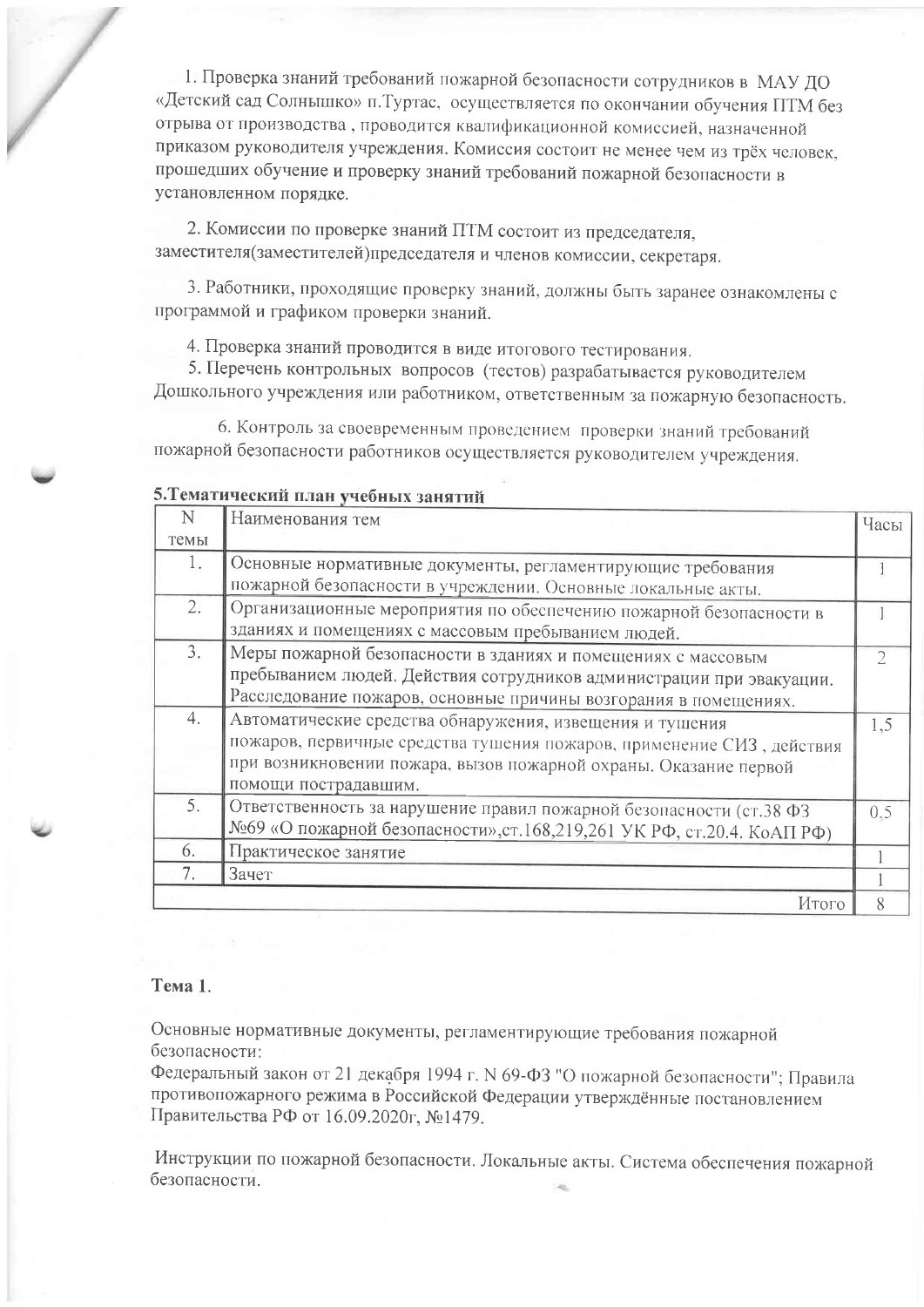#### Тема 2.

Организационные мероприятия по обеспечению пожарной безопасности в зданиях и помещениях с массовым скоплением люлей.

Краткий обзор пожаров в общественных зданиях. Примеры наиболее характерных пожаров в зданиях и помещениях. Их анализ, причины. Обязанности директора учреждения по осуществлению мер пожарной безопасности. Основные организационные мероприятия по установлению противопожарного режима. Порядок обучения работников мерам пожарной безопасности на рабочих местах и действиям при возникновении пожара. Создание в учреждении добровольных пожарных дружин, их залачи и практическая деятельность.

#### Тема 3.

Меры пожарной безопасности в зданиях и помещениях с массовым скоплением людей.

Меры пожарной безопасности при эксплуатации электрических сетей. электрооборудования и электронагревательных приборов. Короткое замыкание, перегрузка, переходное сопротивление, искрение, их сущность, причины возникновения и способы предотвращения. Хранение и обращение с огнеопасными жидкостями. Основные факторы, определяющие пожарную опасность ЛВЖ и ГЖ. Требования к местам их хранения.

Наличие плана эвакуации, содержание путей эвакуации. Повышенная опасность продуктов горения. Незадымляемые лестничные клетки. Специальные требования пожарной безопасности к помещениям с размещением значительного количества электроприборов, оргтехники. Порядок хранения печатной продукции и документов.

#### Тема 4.

Первичные средства пожаротушения, автоматические установки пожарной сигнализации и пожаротушения. Действия при возникновении пожара, вызов пожарной охраны. Использование СИЗ.

Первичные средства тушения пожаров, их использование при возникновении загорания. Автоматические установки пожарной сигнализации и пожаротушения. Назначение, устройство, принцип действия и применение углекислотных, порошковых огнетушителей. Назначение, устройство, оснащение и правила эксплуатации внутренних пожарных кранов. Использование подсобных средств и пожарного инвентаря для тушения пожара. Нормы обеспечения учреждений средствами пожаротушения. Действия сотрудников учреждения при возникновении пожара, вызов, встреча и сопровождение пожарных команд к месту пожара. Порядок проведения эвакуации из зданий и помещений с массовым пребыванием людей. Действия в случае значительного задымления. Действия по предотвращению паники. Оказание доврачебной помощи пострадавшим при пожаре.

#### Тема 5.

Права, обязанности, ответственность должностных лиц за обеспечение пожарной безопасности. Ответственность должностных лиц за нарушение правил пожарной безопасности.